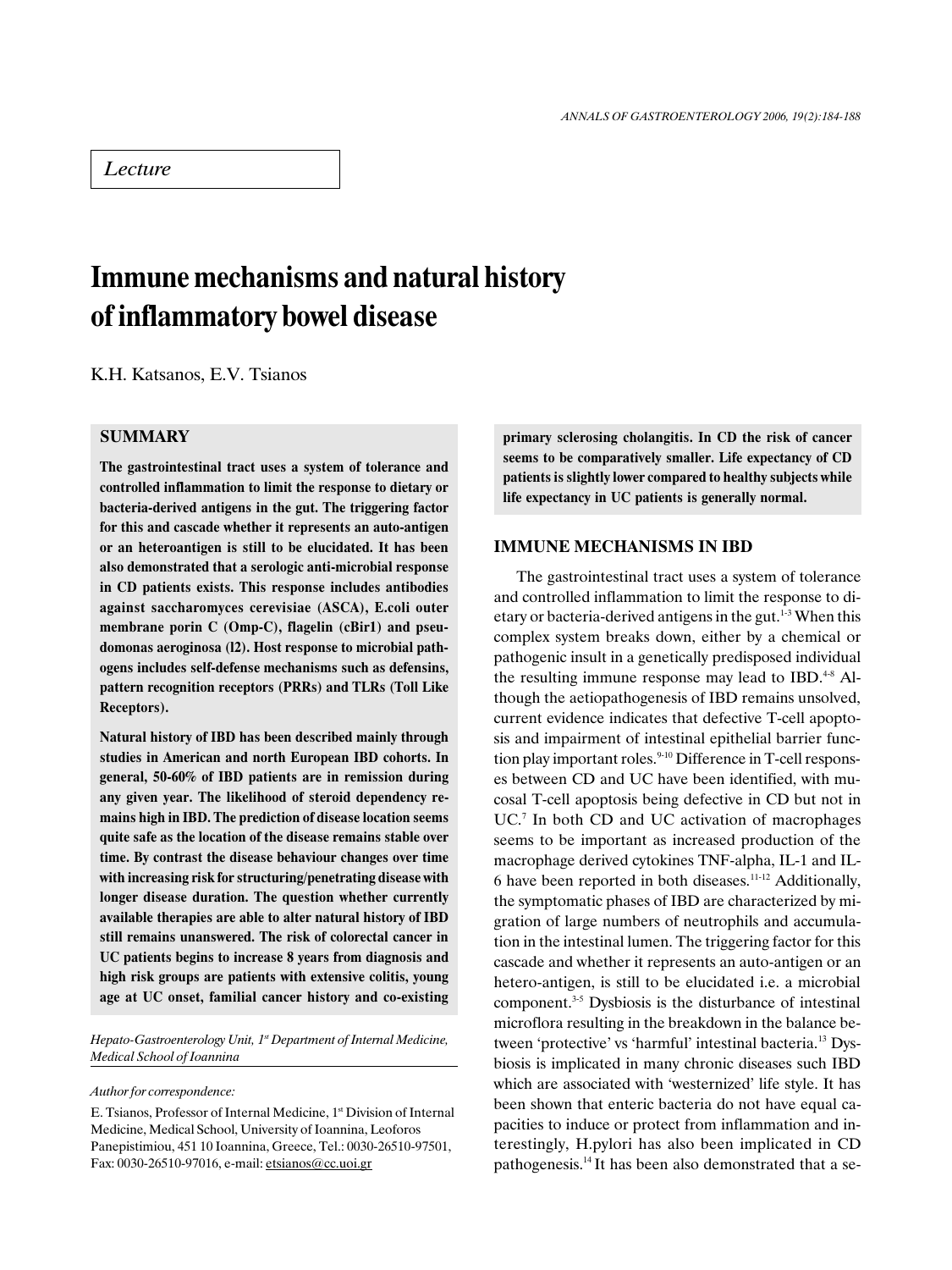rologic anti-microbial response in CD patients exists. This response includes antibodies against saccharomyces cerevisiae (ASCA), E.coli outer membrane porin C (Omp-C), flagelin (cBir1) and pseudomonas aeroginosa  $(12)$ .<sup>15-</sup> <sup>16</sup> Host response to microbial pathogens includes self-

defense mechanisms including defensins, pattern recognition receptos (PRRs) and TLRs (Toll Like Receptors). The leucocyte-epithelial interactions are of special interest as exposure of epithelial TLRs to microbial ligands has been shown to result in transcriptional upregulation of inflammatory mediators whereas ligation of leucocyte TLRs modulate specific antimicrobial responses.17 Another issue of interest is that ASCA may develop before the obvious clinical diagnosis of CD according to a study using serum samples from the Israeli Defense Corp repository. In this study, 32% of patients were  $ASCA(+)$ 38 months before CD clinical diagnosis was made.18 According to emerging data perinuclear antineutrophil cytoplasmic antibodies (pANCA) have a 60-80% sensitivity for UC and 10% for CD. Antibodies to baker's yeast (ASCA) hold a 60-65% sensitivity and 95% specificity for CD.19-21The target antigen for pANCA is currently unknown and there is still variation regarding the interobserver agreement with the several assays used for their determination.These serologic markers may be of great potential importance as they can inform more on the IBD pathogenesis, the differentiation between UC and CD, the further differentiation of indeterminate colitis, the prediction of pouchitis and prediction of response to therapies.19-21 It is of importance that ASCA have a genetically-modulated expression as they are found in 20-25% of relatives of CD patients and are absent in spouses.In addition, pANCA are present in up to 20% of unaffected relatives of UC patients and they persist after colectomy indicating two points: that the target antigen in IBD is not fully eradicated and that it is not just the colon which is immunologically targeted in UC.<sup>19-22</sup> Neuroimmunomodulation in IBD is another interesting approach with implications on the influence of brain-gut axis on intestinal inflammation and its perpetuation.23-25 It is probable that both UC and CD represent heterogenic groups of diseases that share similar mechanisms of tissue damage but have different initiating events and immunoregulatory abnormalities. A better understanding of all these events will hopefully provide new insights into the mechanisms of epithelial responses to microorganisms and ideas for therapies.

#### The natural history of IBD

Natural history including the likelihood of a flare in any given year has been investigated in a restricted number of IBD cohorts.As CD is concerned, it has been shown that after the first year of diagnosis, the majority of patients with CD in any population has mild disease activity or is in remission<sup>26</sup> while another study showed that in 65% of follow up time IBD is characterized by medical or surgical remission.<sup>27</sup> It has also been demonstrated in CD that after a flare there is a 30% chance of remission in the following year whereas when the patient achieves remission for one year there is an 80% chance of remission in the following year.<sup>28</sup> For UC, in a study with 1,161 patients with 25 years follow up after diagnosis it has been shown that 50% of patients were in clinical remission every year at any time while the cumulative probability of a relapsing course was 90% after 25 years of follow up.In addition, activity in the first 2 years after diagnosis indicated 70-80% probability of 5 consecutive years of active disease.<sup>29</sup> In general, 50-60% of IBD patients are in remission during any given year. The likelihood of steroid dependency remains high in IBD as 40-50% of CD and 30% of UC patients will need steroids during the first year. In detail, according to the study from Copenhagen county<sup>29</sup>, 56% of IBD patients required steroids while the Olmstead county study<sup>30</sup> showed that 34% of UC and 43% of CD patients required steroids. The prediction of disease location seems quite safe as the location of the disease remains stable over time. Only 15% of patients will have a change in location over a 10 year period.31 The natural history of esophageal CD follows three patterns of evolution with the complete remission pattern being the most prevalent in such cases. $32$ By contrast the disease behaviour changes over time with increasing risk for structuring/penetrating disease with longer disease duration. As far as the natural history of fistulizing CD is concerned, it seems that the cumulative incidence of anal fistulas approximates 23% while fistula incidence is increased with more distal intestinal disease location according to the Stockholm and Olmstead population-based studies.<sup>33-34</sup> According to another study, over a 20-year follow up in CD patients there is an 88% cumulative risk of developing structuring (18%) or penetrating  $(70\%)$  disease.<sup>35</sup> It is noteworthy that it seems that location of the disease determines the behavior. Thus, ileal disease seems to correlate more with structuring behavior while colonic and ileocolonic disease correlates more with inflammatory or penetrating disease phenotype.<sup>36</sup> The cumulative risk of surgery 15 years after diagnosis is generally 80% for CD and 30% for UC.<sup>30</sup> It is of interest that the likelihood of surgical intervention at 1 year following start of steroid therapy shows that 40% of CD and 30% of UC patients will need surgery.30 Risk factors for surgery are small bowel disease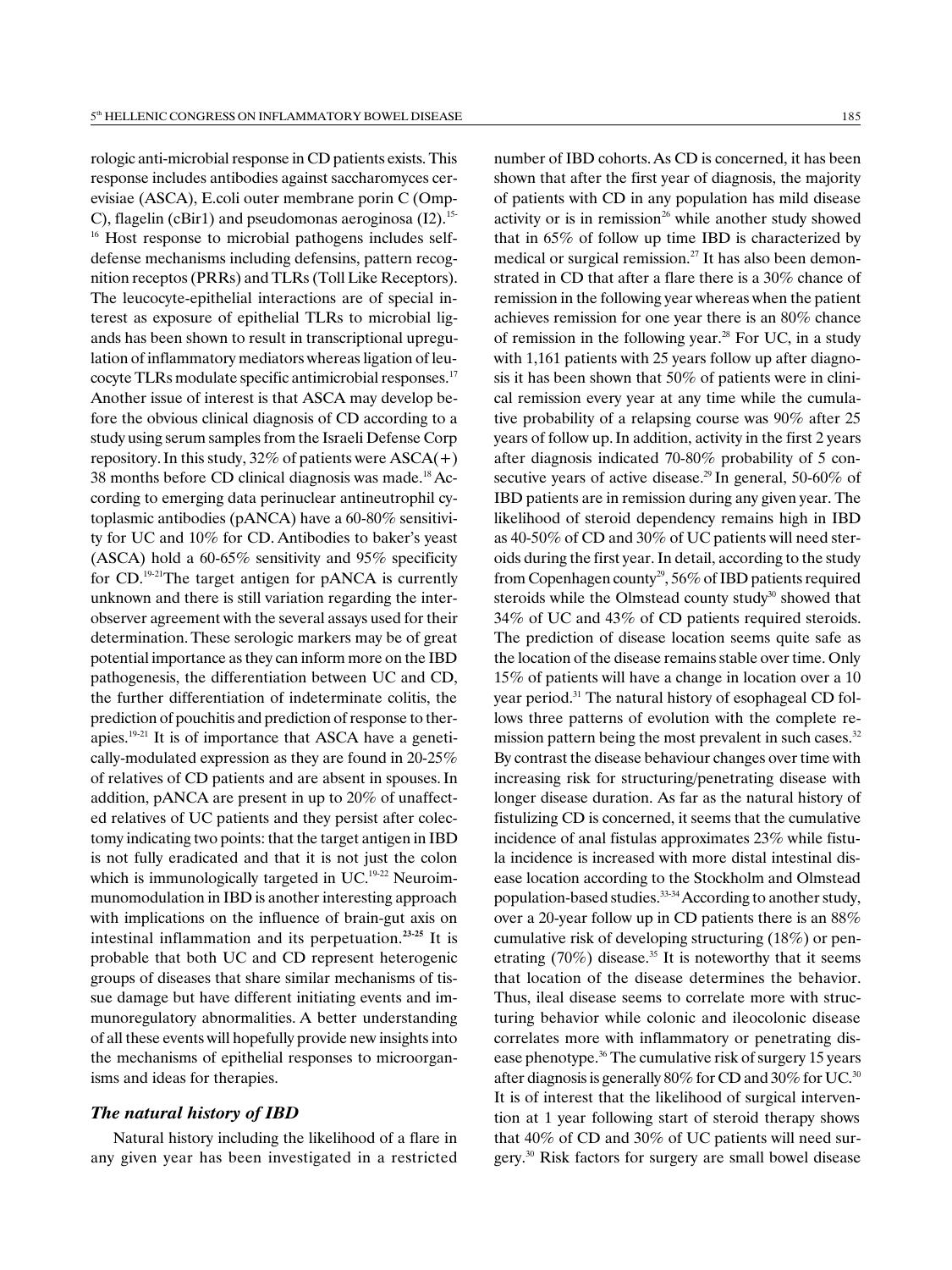and perianal fistulas while risk factors for recurrence after surgery are female sex (RR 1.2), small bowel disease  $(RR 1.8)$  and the existence of perianal fistulas  $(RR 1.4).$ <sup>37</sup> Another study with 770 patients undergoing intestinal resection for perforating or non-perforating indications has shown that rapid recurrence is more probable in perforating compared to structuring disease.<sup>36</sup> It is of importance that recurrence of CD almost always develops in the first year after an ileocolonic anastomosis operation.38 Strictureplasty does not seem to alter the natural history of the disease.<sup>39</sup> Smoking has been found to protect against UC and to deteriorate the CD course in preand post operated patients. $40-41$  Appendectomy has been suggested to protect against UC and it has also been shown that appendectomy may delay onset but not course of the disease while previous appendectomy (OR 0.4) and current smoking (O.R 0.6) represent independent factors protecting against colectomy in UC patients.<sup>35,42</sup> The question of whether currently available therapies are able to alter natural history of IBD still remains largely unanswered also in the view of the high response to placebo therapy.43-44 Large cohort prospective studies well balanced for clinical, endoscopic and laboratory parameters are needed to clearly address this important issue. The risk of colorectal cancer is an extremely important but still contradictory issue as far as its extension is concerned. In UC, there is a great variability in cancer reported incidence with hospital studies reporting up to 40% cumulative cancer rates and population based studies reporting only  $13.5\%$ .<sup>45-48</sup> However both types of studies agree on the increased risk of cancer in patients with pancolitis. The risk of colorectal cancer in UC patients begins to increase 8 years from diagnosis and high risk groups are patients with extensive colitis, young age at UC onset, familial cancer history and co-existing primary sclerosing cholangiitis.49-53 In CD the risk of cancer seems to be comparatively smaller that that of UC but rare lymphoma cases as well as cases of malignancies arising from fistula tracts need to be addressed here. Life expectancy of CD patients is slightly lower and most pronounced in women less than 50 years old at diagnosis.<sup>54-55</sup> Life expectancy in UC patients is generally normal except for patients over 50 years of age and with extensive colitis at diagnosis.52All information on IBD natural history presented here, although it seems that it has not substantially changed in the last forty years<sup>56-61</sup> with the probable exception of fatal fulminant colitis, has limitations $62$ , the most important being the lack of large prospective populationbased studies and the lack of widely published long-term experience of other than the northern European and the northern American IBD study centers.

#### **REFERENCES**

- 1. Geboes K. From inflammation to lesion. Acta Gastroenterol Belg 1994; 57:273-284
- 2. Kraus T, Mayer L. Oral tolerance and inflammatory bowel disease. Curr Opin Gastroenterol 2005; 21:692-696
- 3. Sartor RB. Current concepts of the etiology and pathogenesis of ulcerative colitis and Crohn's disease. Gastroenterol Clin North Am 1995; 24:475-507
- 4. Sartor RB. Pathogenesis and immune mechanisms of chronic inflammatory bowel diseases. Am J Gastroenterol 1997; 92:5S-11S
- 5. Shanahan F. Crohn's disease. Lancet 2002; 359:62-69
- 6. Holtmann MH, Galle PR. Current concept of pathophysiological understanding and natural course of ulcerative colitis. Langenbeck's Arch Surg 2004; 389:341-349
- 7. Dignass AU, Baumgart DC, Sturn A. The etiopathogenesis of inflammatory bowel disease-immunology and repair mechanisms. Aliment Pharmacol Ther 2004; 20:9-17
- 8. Brandtzaeg P. Inflammatory bowel disease: clinics and pathology. Do inflammatory bowel disease and periodontal disease have a similar immunopathogenesis?Acta Odontol Scand 2001; 59:235-243
- 9. Gordon JN, Di Sabatino A, Macdonald TT.The pathophysiologic rationale for biological therapies in inflammatory bowel disease. Curr Opin Gastroenterol 2005; 21:431-437
- 10. Holtmann MH, Galle PR, Neurath M. Immunotherapeutic approaches to inflammatory bowel disease. Expert Opin Biol Ther 2001; 1:455-466
- 11. Kolios G, Petoumenos C, Nakos A. Mediators of inflammation: production and implication in inflammatory bowel disease. Hepatogastroenterology 1998; 45:1601-1609
- 12. Pallone F, Monteleone G. Regulatory cytokines in inflammatory bowel disease. Aliment Pharmacol Ther 1996; 10:75-79
- 13. Fedorak RN, Madsen KL. Probiotics and the management of inflammatory bowel disease. Inflamm Bowel Dis 2004; 10:286-299
- 14. Jovanovic IR, Milosavjevic TN, Jankovic GP, et al. Clinical onset of the Crohn's disease after eradication therapy of helicobacter pylori infection. Does helicobacter pylori infection interact with natural history of inflammatory bowel diseases?Med Sci Monit 2001; 7:137-141
- 15. Mow WS, Vasiliauskas EA, Lin YC, Fleshner PR,et al. Association of antibody responses to microbial antigens and complications of small bowel Crohn's disease. Gastroenterology. 2004; 126:414-424.
- 16. Targan SR, Landers CJ, Yang H,et al. Antibodies to CBir1 flagellin define a unique response that is associated independently with complicated Crohn's disease. Gastroenterology.2005 ;128(7):2020-8.
- 17. Liew FY, Xu D, Brint EK, O'Neill LA. Negative regulation of toll-like receptor-mediated immune responses.Nat Rev Immunol. 2005; 5:446-458.
- 18. Israeli E, Grotto I, Gilburd B,et al. Anti-Saccharomyces cerevisiae and antineutrophil cytoplasmic antibodies as predictors of inflammatory bowel disease. Gut 2005;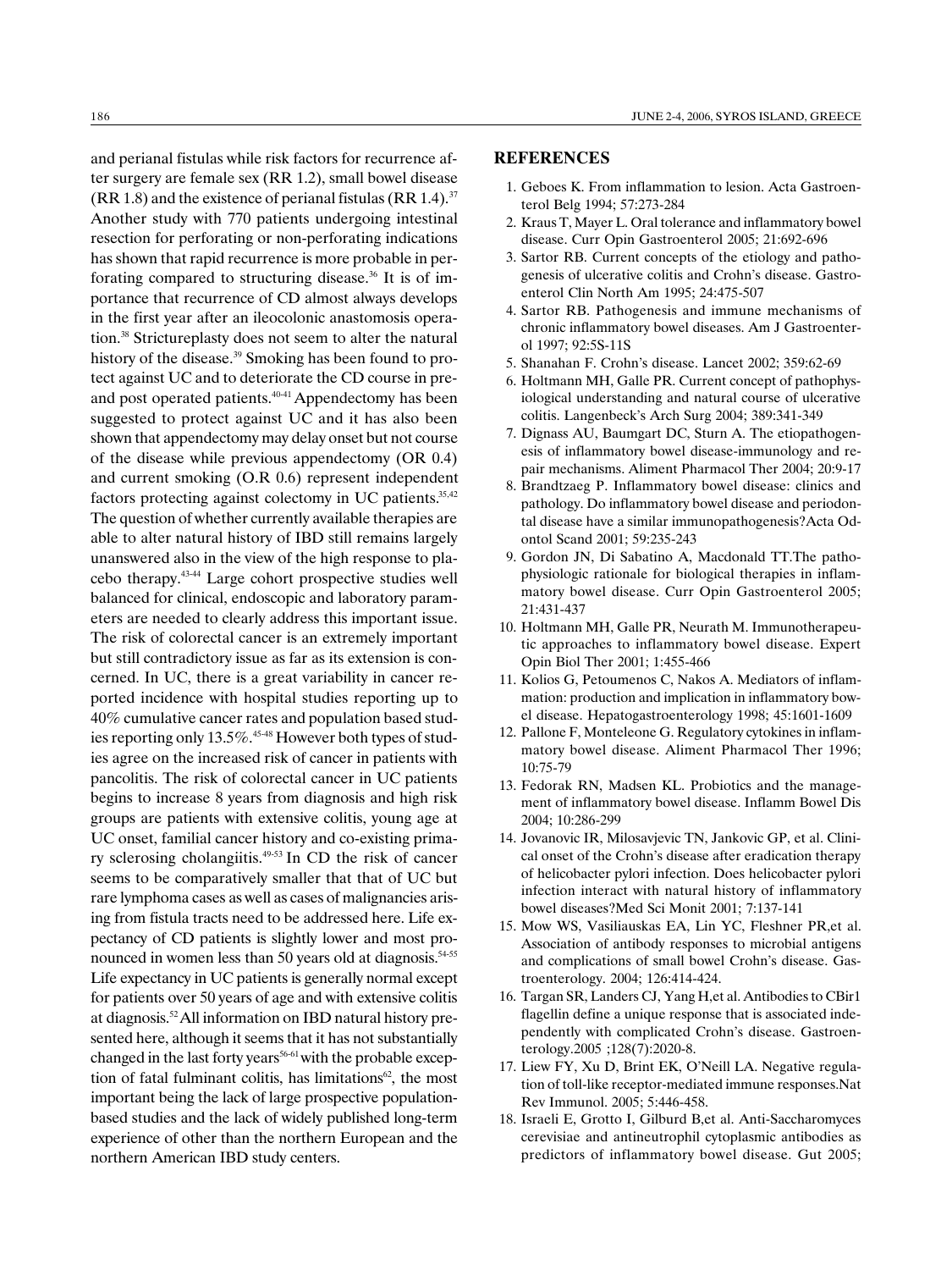54:1232-1236.

- 19. Vermeire S, Peeters M, Vlietinck R, et al. Anti-Saccharomyces cerevisiae antibodies (ASCA), phenotypes of IBD, and intestinal permeability: a study in IBD families. Inflamm Bowel Dis 2001; 7:8-15.
- 20. Vermeire S, Joossens S, Peeters M, et al Comparative study of ASCA (Anti-Saccharomyces cerevisiae antibody) assays in inflammatory bowel disease.Gastroenterology. 2001; 120:827-833.
- 21. Joossens S, Reinisch W, Vermeire S, et al The value of serologic markers in indeterminate colitis: a prospective follow-up study.Gastroenterology. 2002; 122:1242-1247.
- 22. Joossens S, Daperno M, Shums Z, G, et al. Interassay and interobserver variability in the detection of anti-neutrophil cytoplasmic antibodies in patients with ulcerative colitis. Clin Chem 2004; 50:1422-1425.
- 23. Anton PA. Stress and mind-body impact on the course of inflammatory bowel diseases. Semin Gastrointest Dis 1999; 10:14-19
- 24. Anton PA, Shanahan F. Neuroimmunomodulation in inflammatory bowel disease. How far from "bench" to benchside?. Ann N Y Acad Sci 1998; 840:723-734
- 25. Webster EL, Torpy DJ, Elenkov IJ, Chrousos GP. Corticotropin-releasing hormone and inflammation. Ann N Y Acad Sci 1998; 840:21-32
- 26. Munkholm P, Langholz E, Davidsen M, Binder V. Disease activity courses in a regional cohort of Crohn's disease patients. Scand J Gastroenterol 1995; 30:699-706.
- 27. Silverstein MD, Loftus EV, Sandborn WJ, et al. Clinical course and costs of care for Crohn's disease: Markov model analysis of a population-based cohort. Gastroenterology. 1999 ;117:49-57.
- 28. Veloso FT, Ferreira JT, Barros L, Almeida S. Clinical outcome of Crohn's disease: analysis according to the vienna classification and clinical activity. Inflamm Bowel Dis 2001; 7:306-313.
- 29. Langholz E, Munkholm P, Davidsen M, Binder V. Course of ulcerative colitis: analysis of changes in disease activity over years. Gastroenterology 1994; 107:3-11.
- 30. Faubion WA Jr, Loftus EV Jr, Harmsen WS, Zinsmeister AR, Sandborn WJ. The natural history of corticosteroid therapy for inflammatory bowel disease: a populationbased study. Gastroenterology 2001; 121:255-260.
- 31. Louis E, Collard A, Oger AF, Degroote E, Aboul Nasr El Yafi FA, Belaiche J. Behaviour of Crohn's disease according to the Vienna classification: changing pattern over the course of the disease. Gut 2001; 49:777-782.
- 32. D'Haens G, Rutgeerts P, Geboes K, Vantrappen G. The natural history of esophageal Crohn's disease: three patterns of evolution. Gastrointest Endosc 1994; 40:296-300
- 33. Hellers G, Bergstrand O, Ewerth S, Holmstrom B. Occurrence and outcome after primary treatment of anal fistulae in Crohn's disease. Gut 1980; 21:525-527.
- 34. Schwartz DA, Loftus EV, Tremaine WJ, et al. The natural history of fistulizing Crohn's disease in Olmsted County, Minnesota. Gastroentrology 2002; 122:875-880
- 35. Cosnes J, Cattan S, Blain A, et al. Long-term evolution of disease behavior of Crohn's disease. Inflamm Bowel

Dis 2002; 8:244-250.

- 36. Greenstein AJ, Lachman P, Sachar DB, Springhorn J, Heimann T, Janowitz HD, Aufses AH Jr. Perforating and non-perforating indications for repeated operations in Crohn's disease: evidence for two clinical forms. Gut 1988; 29:588-592.
- 37. Bernell O, Lapidus A, Hellers G. Risk factors for surgery and postoperative recurrence in Crohn's disease. Ann Surg 2000; 231:38-45.
- 38. Rutgeerts P, Geboes K, Vantrappen G, et al. Natural history of recurrent Crohn's disease at the ileocolonic anastomosis after curative surgery. Gut 1984; 25:665-672
- 38. Serra J, Cohen Z, McLeod RS. Natural history of strictureplasty in Crohn's disease: 9-year experience. Can J Surg 1995; 38:481-485
- 40. Thomas GA, Rhodes J, Ingram JR. Mechanisms of disease: nicotine-a review of its actions in the context of gastrointestinal disease.Nat Clin Pract Gastroentrol Hepatol 2005; 2:536-544
- 41. Brant SR, Picco MF, Achkar JP, et al. Defining complex contributions of NOD2/CARD15 gene mutations, age at onset, and tobacco use on Crohn's disease phenotypes. Inflamm Bowel Dis 2003; 9:281-289.
- 42. Selby W. The natural history of ulcerative colitis. Baillieres Clin Gastroenterol 1997; 11:53-64
- 43. Meyers S, Janowitz HD. The 'natural history' of ulcerative colitis: an analysis of the placebo response. J Clin Gastroenterol 1989; 11:33-37
- 44. Janowitz HD, Bodian C. The placebo response and the natural history of inflammatory bowel disease. Inflamm Bowel Dis 20001; 7:64-66
- 45. Katsanos KH, Christodoulou DK, Ioachim E, Michail M, G.Tsianos, E.V.Tsianos. Inflammatory bowel disease related dysplasia and cancer in Norhtwest Greece. Eur J Int Med 2005; 16:170-175
- 46. Farmer RG, Easley KA, Rankin GB. Clinical patterns, natural history, and progression of ulcerative colitis. A long-term follow-up of 1116 patients. Dig Dis Sci 1993; 38:1137-1146
- 47. Bronner MP, Goldblum JR, Kimmey MB, Brentnall TA, Rubin CE. Low-grade dysplasia in ulcerative colitis: natural history data still unknown. Gastroentrology 2004; 127:362-363
- 48. Cabrera K, Schwartz RW. Ulcerative colitis: natural history and medical management. Curr Surg 2001; 58:195- 197
- 49. Ekbom A, Helmick C, Zack M, Adami HO. Ulcerative colitis and colorectal cancer. A population-based study.N Engl J Med. 1990 ; 323:1228-1233.
- 50. Ekbom A, Helmick C, Zack M, Adami HO. Increased risk of large-bowel cancer in Crohn's disease with colonic involvement. Lancet 1990; 336:357-359.
- 51. Langholz E, Munkholm P, Davidsen M, Binder V. Colorectal cancer risk and mortality in patients with ulcerative colitis. Gastroenterology 1992; 103:1444-1451.
- 52. Winther KV, Jess T, Langholz E, Munkholm P, Binder V. Survival and cause-specific mortality in ulcerative colitis: follow-up of a population-based cohort in Copenha-